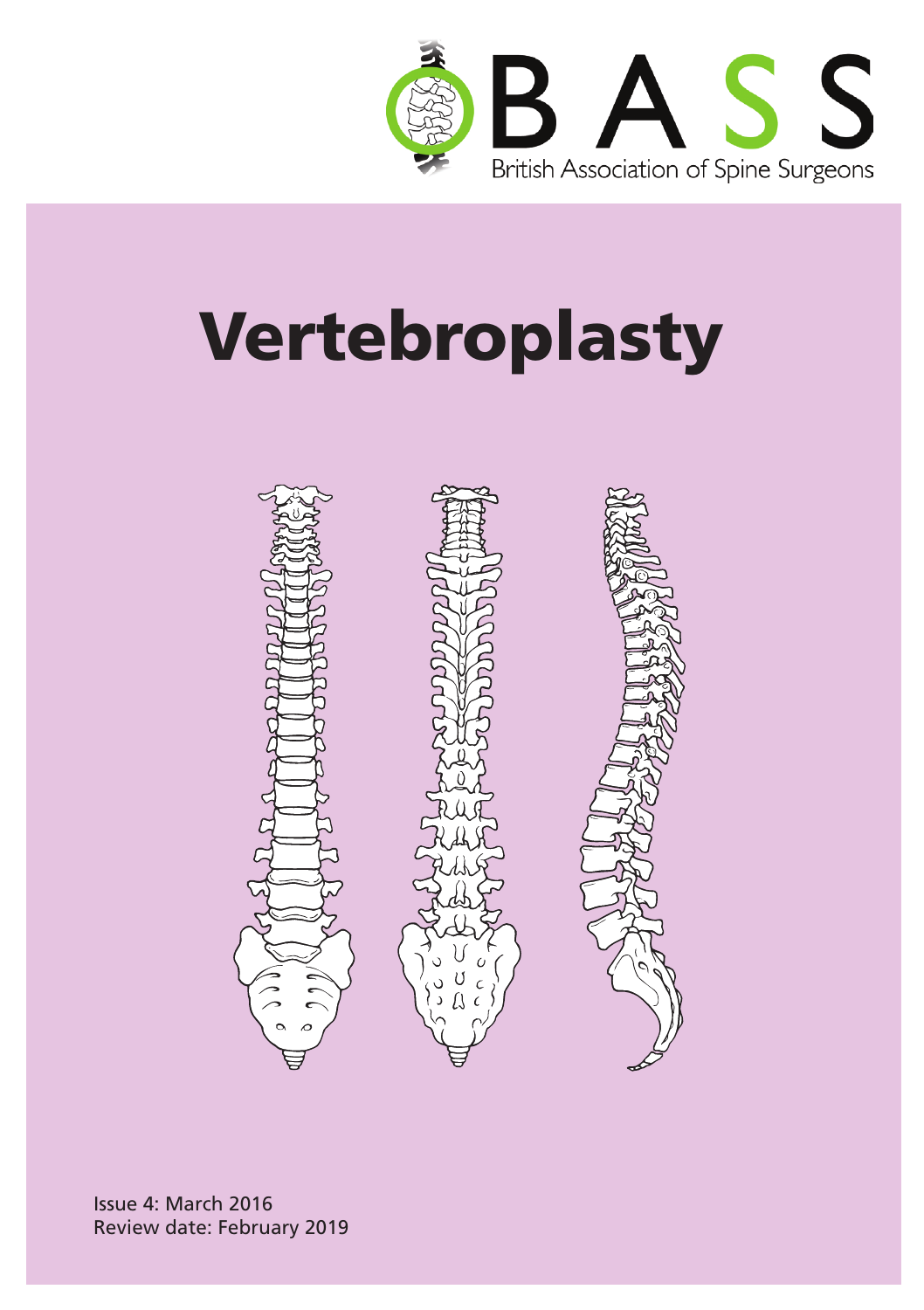Following your recent investigations and consultation with your spinal surgeon, your scans have revealed that you have one or more **fractured vertebrae** (bones of the spine).

This could have been caused by osteoporosis, injury to your back or less commonly cancer, as these can weaken a bone's structure. This can cause the bone to squash down at the front (anterior wedge compression fracture). This type of fracture of the vertebral bone can cause extreme back pain along with other symptoms, such as losing height, spinal deformity or a 'hunched' appearance because of the increased forward tilt of the spine. These appearances can be more pronounced the more bones that are involved.

# The 'hunched' appearance due to fractured vertebrae

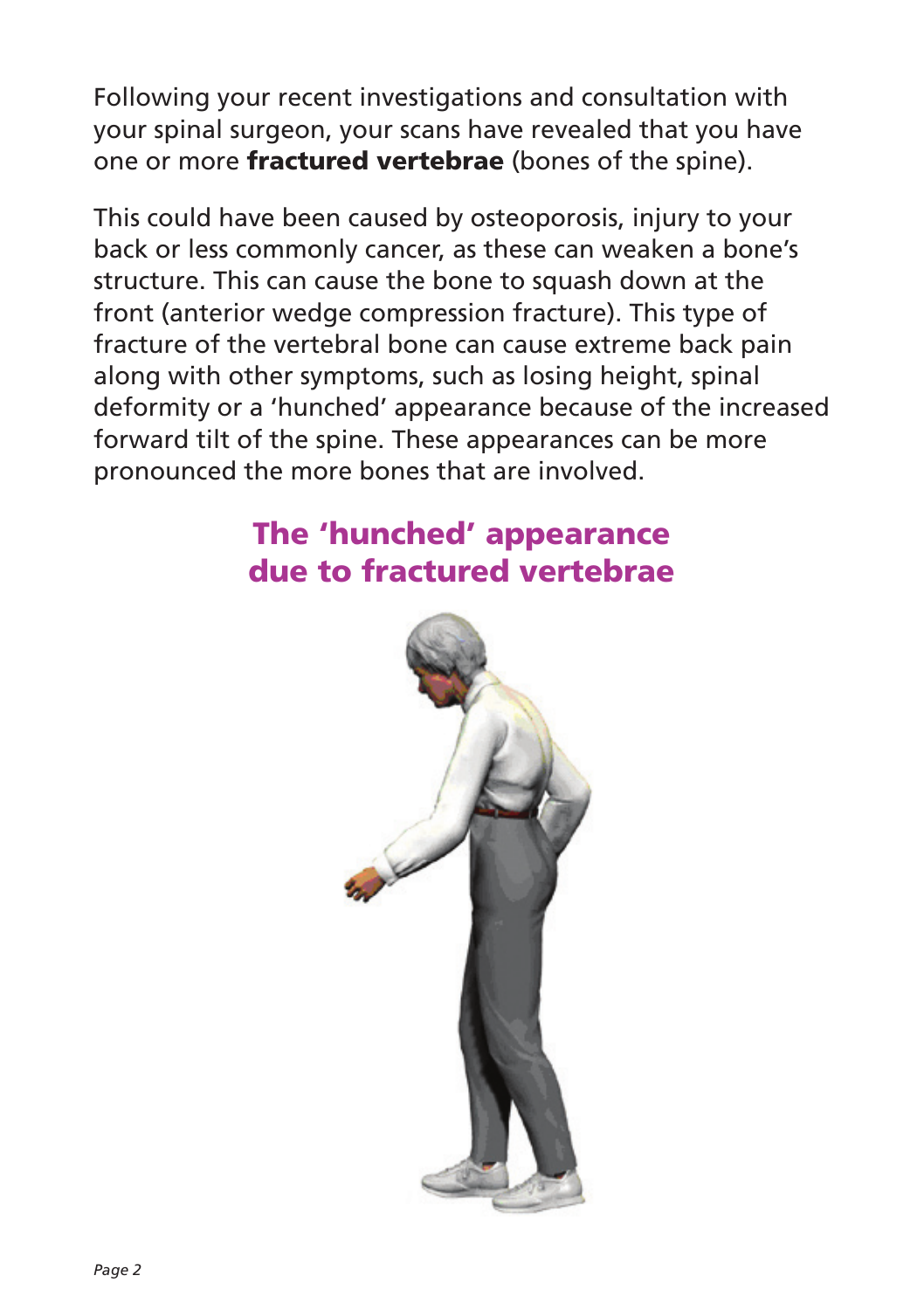In certain circumstances if the condition worsens, it can lead to collapse or narrowing of the spinal canal and pressure on the spinal nerves. This can cause pain, numbness, increased sensitivity or even weakness of the muscles down the leg supplied by that particular spinal nerve (sciatica).

## MRI scan showing fractured vertebra (anterior wedging)

# Diagram showing fractured vertebra (anterior wedging)





Previously, these compression fractures were treated by conservative measures, such as strong medication, bed rest and/or bracing.

Vertebroplasty is a medical procedure where bone cement is injected into a fractured vertebra in order to stabilise it and reduce the pain.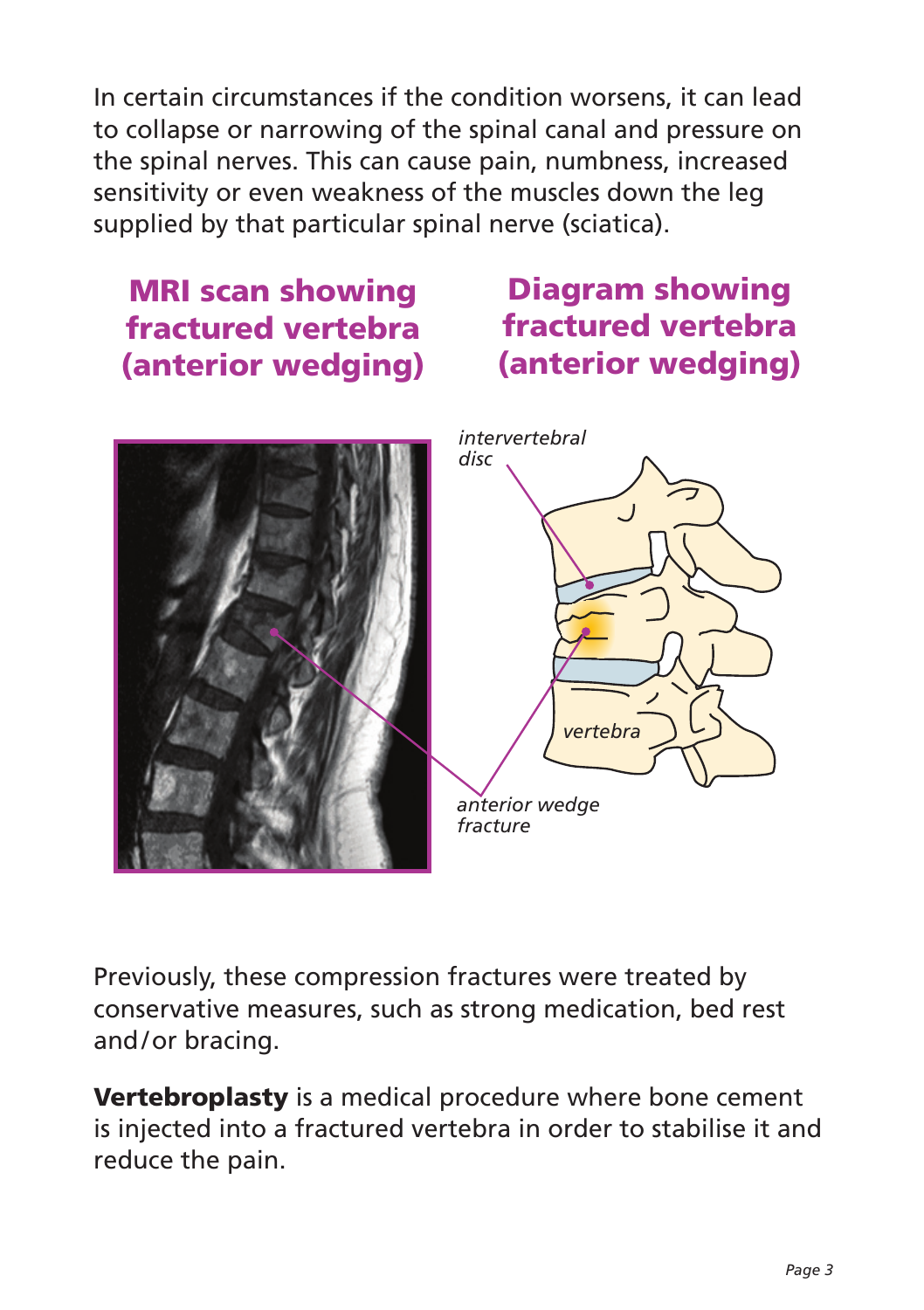# The procedure

The procedure is carried out under a general anaesthetic, so you are fully asleep, lying on your stomach. The skin on your back is cleaned with antiseptic solution and a small incision is made to one or both sides of the midline. There will be a small incision for each vertebra requiring treatment.

A hollow needle is then passed down through the muscle into a bony passage (pedicle), which goes from the back of the spine to the front of the vertebral body. Live (video) X-ray is used as guidance to direct the needle into this area. Several X-rays are taken from the side and back views, to ensure that the needle is through the pedicle and into the vertebra, before the cement is injected.

## Diagram showing needle placement and insertion of cement



*cement in vertebra*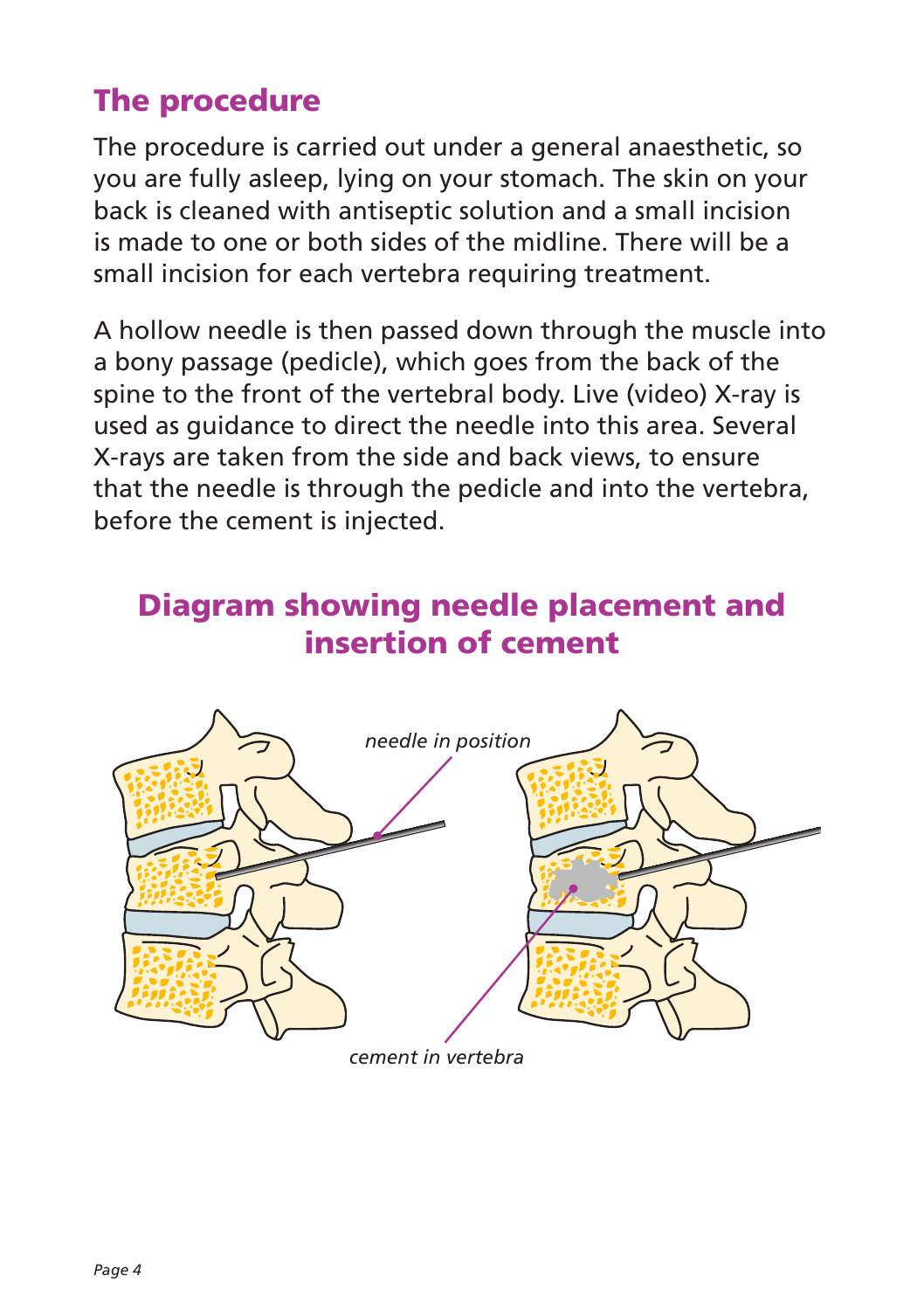# X-ray (side view) showing cement in vertebra



*cement in vertebra*

## Risks and complications

As with any form of surgery, there are risks and complications associated with this procedure.

These can include:

- leakage of the cement outside the vertebral body, which could cause thermal (heat) and pressure problems in the spinal canal. This in turn could cause neurological (nerve) problems including, in extreme cases, paralysis;
- travelling of particles of cement, air, bone marrow fat or tumour, into the blood vessels causing a blockage (embolisation). This could in extreme cases put stress on the lungs, heart or other organs;
- cement sensitivity, which could cause the heart to have irregular beats. This could, in extreme cases, bring on a cardiac arrest (the heart to stop) and death;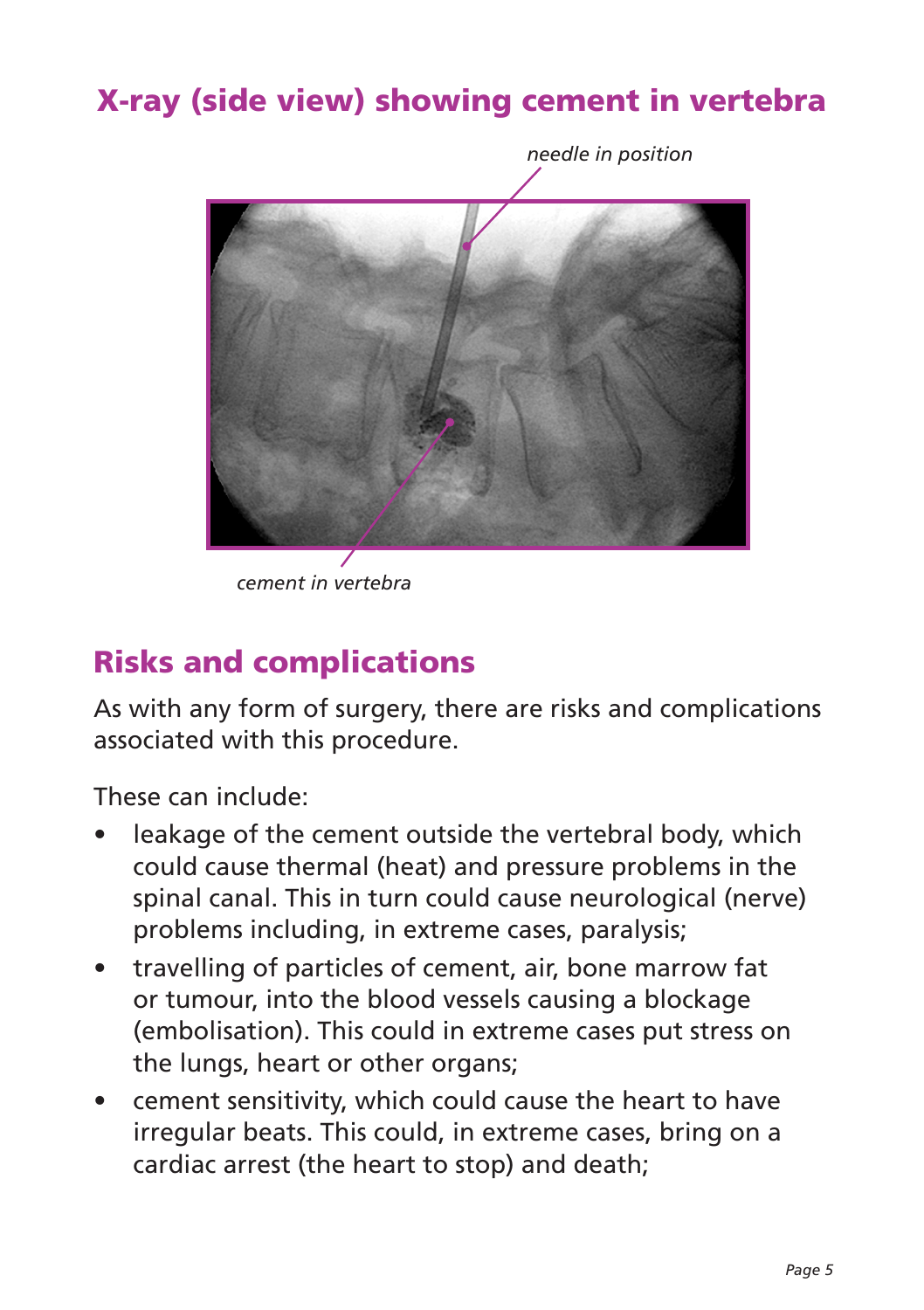- infection. Superficial wound infections may occur in  $2-4%$ of cases (up to 4 out of 100 people). These are often easily treated with a course of antibiotics. Deep wound infections may occur in < 1% of cases (fewer than 1 out of 100 people). These can be more difficult to treat with antibiotics alone and sometimes patients require more surgery to clean out the infected tissue. This risk may increase for people who have diabetes, reduced immune systems or are taking steroids;
- bleeding. You must inform your consultant if you are taking tablets used to thin the blood, such as warfarin, aspirin or clopidogrel. It is likely you will need to stop taking them before your operation as they increase the risk of bleeding;
- the increased strength in the vertebra following vertebroplasty, may increase the chances of the adjacent vertebral body wedging in the future;
- problems with positioning during the operation which might include pressure problems, skin and nerve injuries and eye complications including, very rarely, blindness. A special gel mattress and protection is used to minimise this;
- there are also rare but serious complications which could result from anaesthetic or medical problems.

# What to expect in hospital

Immediately after the procedure you will be taken to the recovery ward, where nurses will monitor your blood pressure and pulse. Oxygen may be given to you through a facemask to help you wake up after the sedation. Once back on the ward, if you have some discomfort, the nursing staff will give you appropriate medication to help control it. When you are fully awake and comfortable, you will be allowed to get out of bed. This may be the same day.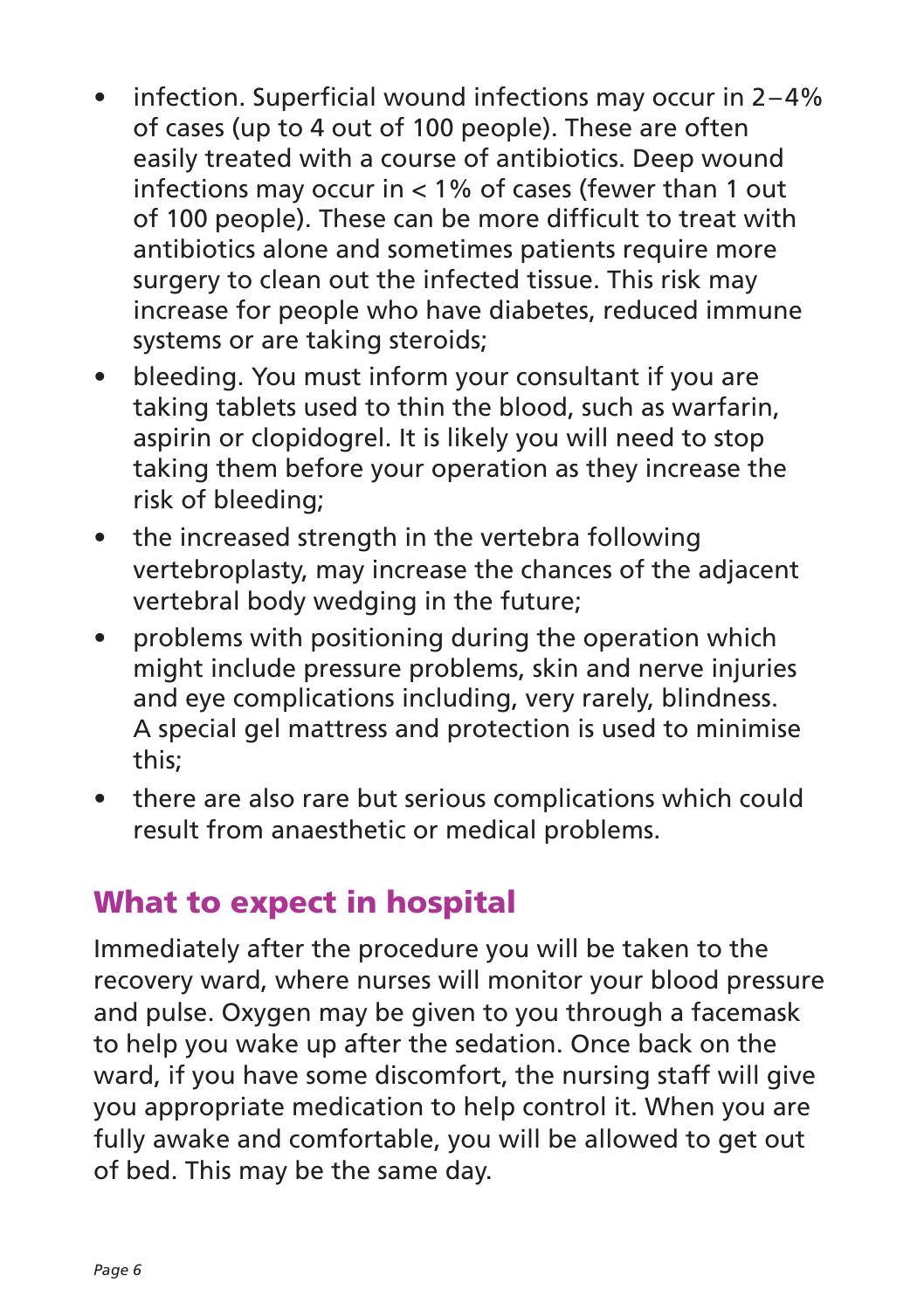# Going home

If you do not require any further treatment for your condition, you will normally be allowed home the following day, when you and your physiotherapist are happy with your mobility.

Please arrange for a friend or relative to collect you, as driving yourself or taking public transport is not advised for 48 hours after the anaesthetic. If you are likely to require hospital transport, please arrange this through your GP before admission.

#### Work

You will need to be off work for at least 48 hours or maybe longer if discomfort persists. The hospital can give you a sick certificate or you can ask your GP.

#### Follow-up

You may be sent an appointment to return to the spinal clinic 8–12 weeks after the procedure if you are not already undergoing check-ups with another consultant who referred you for this treatment. If you have any queries please contact the spinal nurse specialist for your consultant's team.

If you have any questions regarding the above, please discuss them with either the ward nurses or a member of your consultant's team.